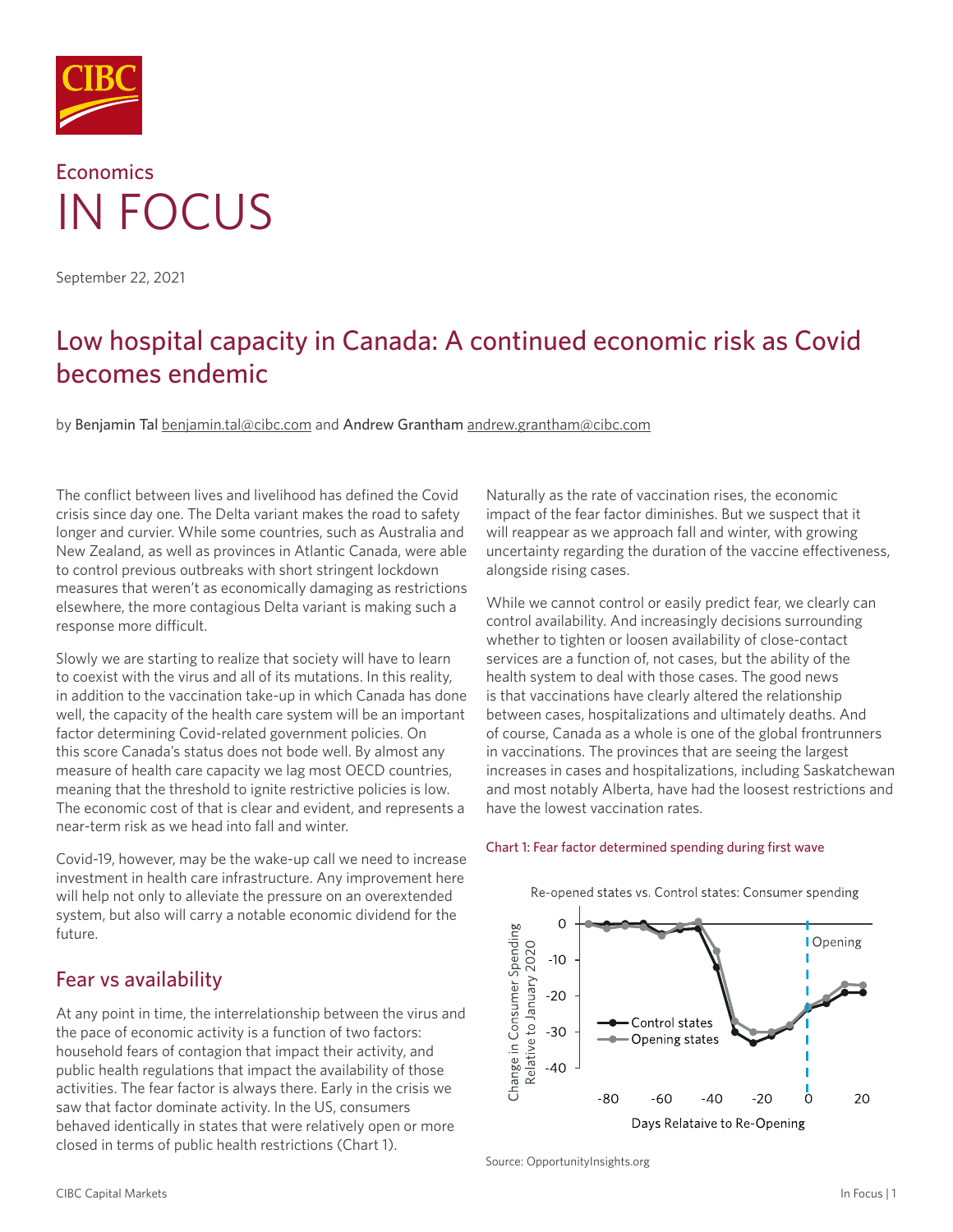#### Chart 2: Death toll much lower, but improvement in hospitalization more modest relative to similar period in 2nd wave



#### % change in key Covid-19 health statistics versus late November 2020 during the second wave

Source: Our World in Data, CIBC

The bad news is that the Delta variant is having a bigger impact on younger age groups, who either can't be vaccinated or are less likely to have taken up the vaccine. Also, a minority of fully vaccinated persons can still develop a severe case if exposed. Looking at a comparison of the current situation to that of late November, when nationwide case numbers were similar and rising during the second wave, the daily fatality rate from Covid-19 is some 60% lower. However, hospitalizations are only 15% lower (Chart 2). More recoverable cases appear to be reaching the hospitals, making hospital capacity just as or arguably even more important than in prior waves, and still, something that will govern public health restrictions.

## Health system tested

Unfortunately, hospital capacity is an area where Canada doesn't fair particularly well against global peers. That fact was highlighted during the most significant and revealing Covid-related test the global health system faced during the second wave. In the dark days of early 2021 hospital capacity rates were stretched to the maximums and beyond. But, as can easily be seen in Chart 3, not all maximums were created equal. Covid-related hospitalizations per one million of the population in the US and the UK were 4 and 5 times higher than seen in Canada. Yet, as we all surely recall, the hospital system in Canada during the second wave was at its wits' end. Simply put, we reached capacity at levels that many other countries consider to be acceptable.

More recently, the number of Covid-related hospitalizations per one million of the population in Alberta, which forced the provincial government last week to reintroduce some restrictions on social gatherings, also stands well below the peaks reached in many other countries (Chart 3, right).

#### Chart 3: Hospitalization peak much lower in Canada than other countries (L), Even latest Alberta figures lower than peaks elsewhere (R)



Source: Our World in Data, Province of Alberta, CIBC

Of course, reaching the capacity of hospitals sooner than other countries in earlier waves, forcing physical distancing restrictions to be applied earlier, has meant that Canada has paid a lower social cost in terms of Covid-related fatalities than those other nations. That's clearly good news. Any long-term health impacts from Covid-19 infections, which could have an economic impact in the medium-term as well as a social impact, should also be lower than other nations.

However, in the endemic stage that we are entering, hospital capacity could still be tested at times, even if virus-related fatalities remain lower than earlier waves and even in areas of the country with relatively high vaccination rates. Using that capacity to care for Covid-related cases also often brings delays in other health services such as non-essential surgeries, which could have an economic and social impact later. And of course, hospital capacity has been a signpost for provinces to impose or reimpose social distancing restrictions, as we will discuss later.

The fact that the hospital system in Canada is stretched is hardly a secret. But Covid has exposed its fragility. The issue isn't just about the number of acute care beds that are available, but also how they are used and staffed. Data from the OECD show that, before Covid-19 hit, the number of acute care beds per million of the population was at the low end of the range for peer countries, but not dramatically so (Chart 4, left).

However, that same data also show that the average length of stay in hospital was typically well above that of other countries, resulting in a higher proportion of hospital capacity in use at any given time. Typically, hospitals should run around 85% capacity. OECD data suggests that Canadian acute care capacity use was north of 90% even in 2019, well before Covid-19 struck. Therefore, the available excess capacity, above that of normal use was and likely still is well below peer countries (Chart 4, right).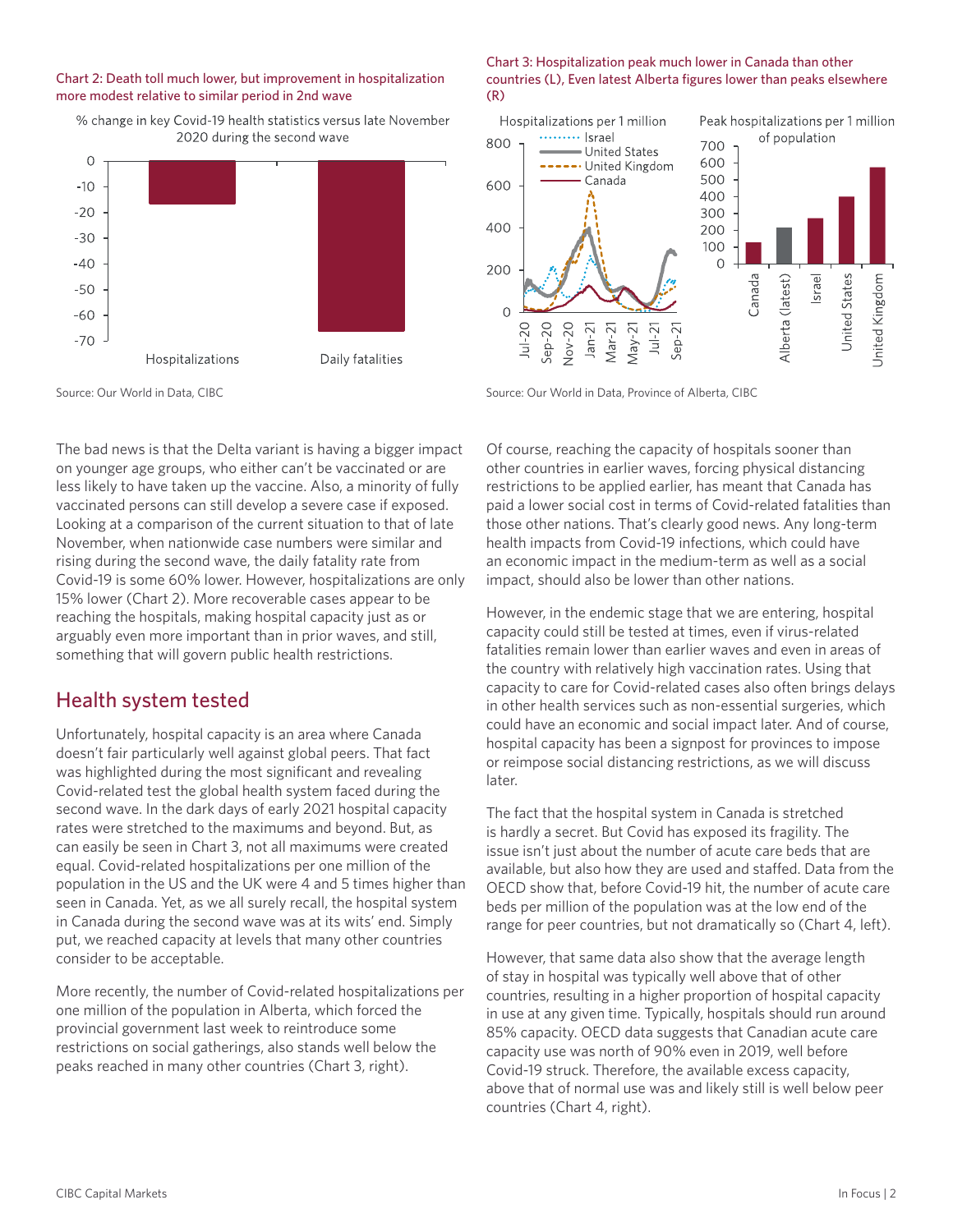#### Chart 4: Canada had less acute care capacity (L) and much less excess capacity (R) going into the pandemic



Source: OECD, CIBC, Frances Woolley "Coronavirus is about to reveal how fragile our health system is"

An aggregate view of health care systems globally, the Global Health Security Index, tells a similar story. Overall, Canada is ranked at a very respectable 6th place. But, when it comes to the subcategory of capacity, we are well back, ranked 41<sup>st</sup> out of 137.

## Economic implications

If hospitalization rates are the main factor influencing covidrelated government policy, then a lower health capacity threshold means quicker and longer restrictions, resulting in a lower rate of economic growth. As illustrated in Chart 5, for a given rate of hospitalization, the Canadian economy was notably less open than the US—an important factor behind the relative underperformance of the Canadian economy.

Of course, those stricter lockdown measures have so far enabled Canada to achieve a much better outcome in terms of Covid-related fatalities than the US. Indeed, US states that have the greatest hospital capacity have thus far seen some of the

#### Chart 5: Strictness of lockdown measures has been greater in Canada relative to hospitalizations



#### Chart 6: Covid-19 fatalities have been higher in US states with greater hospital capacity. Not so in Canadian provinces



Source: OECD, Statista, CIBC

Germany

highest death rates per capita from the pandemic (Chart 6). In other words, those states have been willing to use that available capacity, meaning looser restrictions, have seen economic outperformance but a worse public health outcome. We'll leave it to others to judge whether the additional GDP was worth the toll in life lost.

That's in contrast to the trend seen in Canada, where provinces that generally have the highest hospital capacity have so far achieved decent results in terms of health and economic performance. Those are generally the provinces in Atlantic Canada that used early, short, but strict lockdown measures including controls on interprovincial travel.

Now the 4th wave is upon us, and with Canada still facing a lower threshold for hospital capacity, the risk of having to reintroduce restrictions here is higher than among many other OECD countries. Indeed, many countries that were reopening earlier, and so are further along in the current wave of infections, are already seeing hospitalization rates at or above the previous peaks we allowed (Chart 7). Most have

#### Chart 7: Current hospitalization rates are at or above previous Canada peak in comparable countries



Source: Our World in Data, Google, CIBC

Source: Our World in Data, CIBC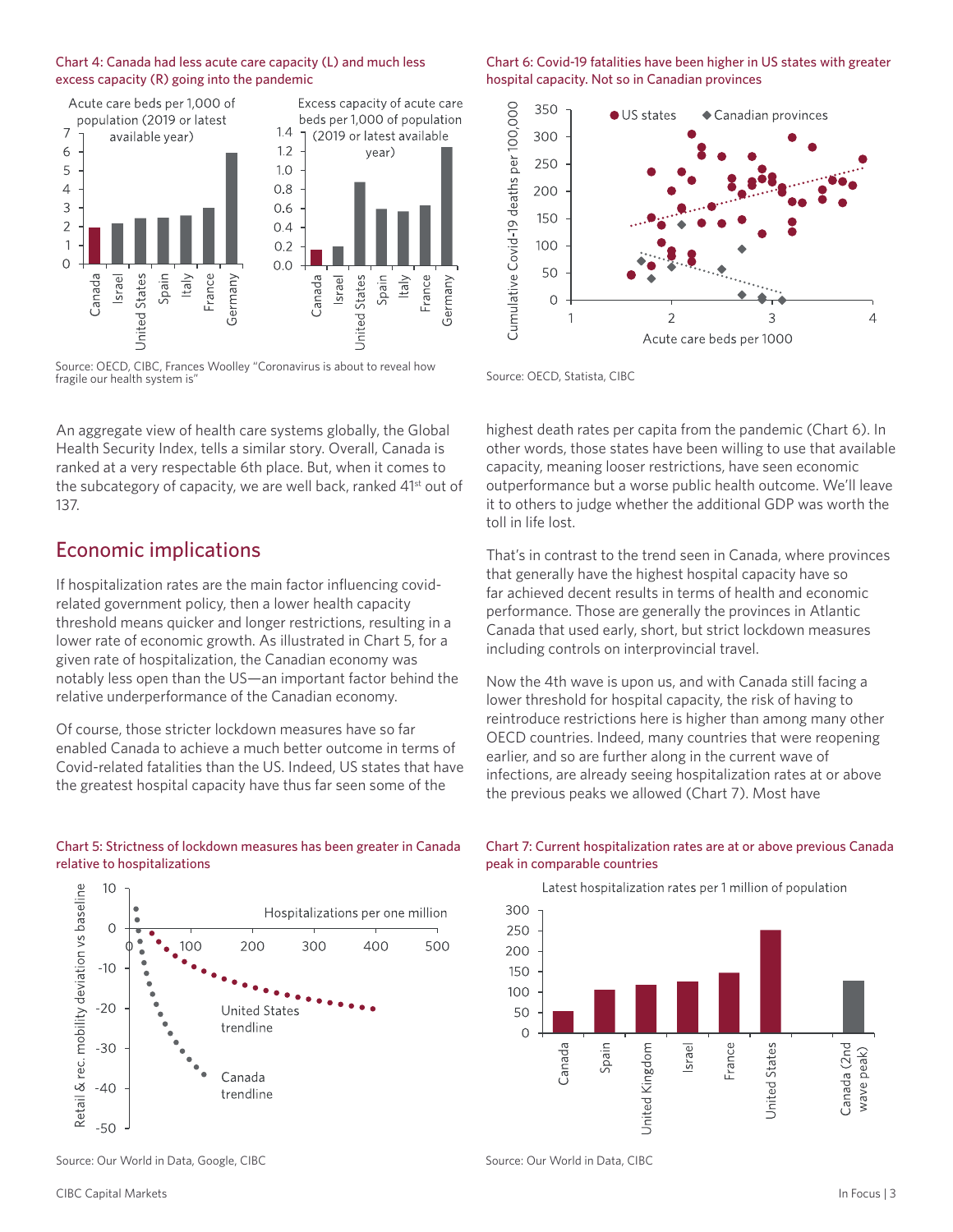



Source: National Health expenditure database, Province of Ontario, CIBC

vaccination rates that are comparable to those here in Canada, highlighting the risk that hospitalizations could rise to these levels and result in restrictions tightening once again even in provinces outside of Alberta.

### A wake-up call

While Canada's low hospital capacity is a potential speed limit on the economic recovery in the quarters ahead, it has given governments a wake-up call to invest and build additional capacity for the future. After performing well in the first part of this millennium, capital spending in the health sector has drastically lagged overall spending since the global financial crisis (Chart 8, left).

However, in response to the Covid-19 pandemic this is turning around, with many provinces setting aside additional funds within their capital plans for healthcare. Indeed, almost all the increase in Ontario's 10-year capital plan relative to where it stood in 2019 is accounted for by planned spending on new hospitals (Chart 8, right).

Of course, holding extra capacity comes with a cost in nonpandemic times when these beds are not required but the buildings still need to be maintained and staffed. The high cost of healthcare in the US, for example, is in part a consequence of such extra excess capacity during "normal" times. However, given how stretched Canada's hospital capacity was even before the pandemic struck, we appear to be a long way away from overinvesting.

Of greater concern is how we will staff any additional capacity that is built over the coming years. As discussed earlier, Canada also doesn't fair particularly well in terms of the number of doctors and nurses per capita. Any plans to increase hospital capacity will need to be accompanied by measures to raise such staffing levels, something which, like building hospitals, can't be done overnight.

Our base case forecast for a continued, albeit slower, economic recovery over the winter months assumes that restrictions on service industries don't go any further than the vaccine passport systems already announced. However, there is clearly downside risk to that forecast. While vaccinations have altered the relationship between cases, hospitalizations and fatalities, the emergence of the Delta variant means that hospital capacity could still be stretched across more of the country and result in a re-tightening of restrictions. For the sake of public health and the economy, we hope that isn't the case.